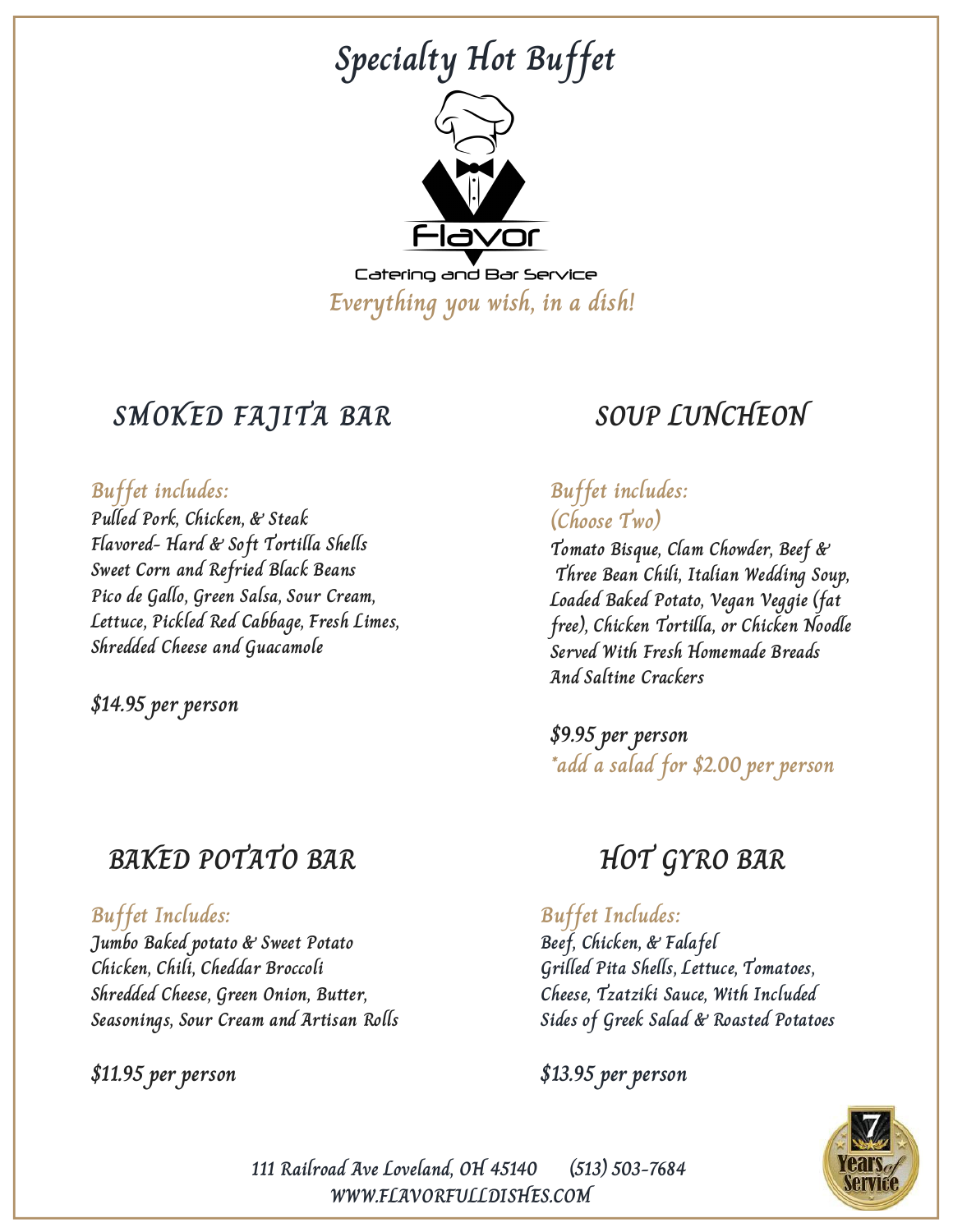

### **SMOKED BBQ BAR**

**Buffet Includes:**

**Pulled Pork or Chicken Pretzel or Brioche Bun** (Choose 2 Sides)

**\$13.95 per person or add brisket for \$3.00 per person**

## **FLAVORFUL JOE SLIDER STATION**

**Buffet Includes: Beef, Chicken, or Lentil Joes Assorted Cheese Pickles Pineapple Slaw Lettuce House-Cut Fries Caramelized Onions**

**\$13.95 per person**

### **HOT SIDES**

**Bourbon baked beans Country green beans Flavorful Mac & Cheese Marinated Grilled Cobbetts Slow Cooked Greens Candied Yams Smoked Corn On The Cobb Marinated Grilled Vegetables Grilled Fruit Saratoga Chips**

#### **COLD SIDES**

**Homemade Pasta Salad Potato Salad Broccoli Salad Creamy Cole slaw Sliced Watermelon Kale Waldorf Salad**



**WWW.FLAVORFULLDISHES.COM 111 Railroad Ave Loveland, OH 45140 (513) 503-7684**